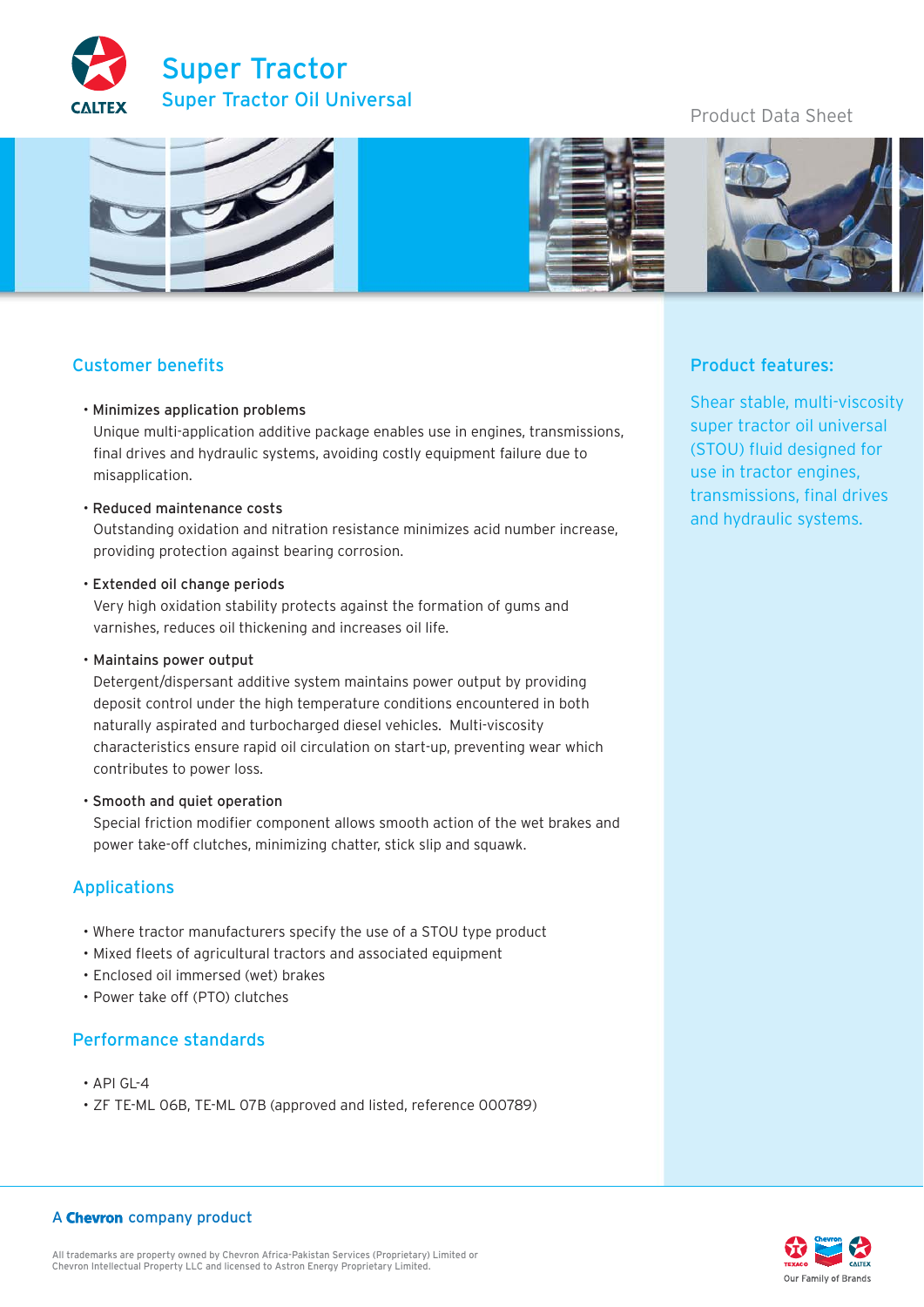

### Suitable for use where the following are specified:

- Ford ESN-M2C159-B2, -B3
- Ford New Holland FNH 820092102, 890092103
- New Holland NH 024C
- Massey Ferguson CMS M1144

# Product Specifications

| <b>SUPER TRACTOR</b>                |                |
|-------------------------------------|----------------|
| <b>KEY PROPERTIES</b>               | <b>RESULTS</b> |
| <b>SAE Grade</b>                    | 15W-40         |
| <b>Product Code</b>                 | 500421         |
| Base No., D2896, mg KOH/g           | 10.1           |
| Pour Point, °C                      | $-33$          |
| Sulfated Ash, m %                   | 1.4            |
| Viscosity, Kinematic                |                |
| mm <sup>2</sup> /s @ 40 $\degree$ C | 113            |
| mm <sup>2</sup> /s @ 100°C          | 15.1           |
| <b>Viscosity Index</b>              | 139            |
| Zinc, m %                           | 0.14           |

A **Chevron** company product